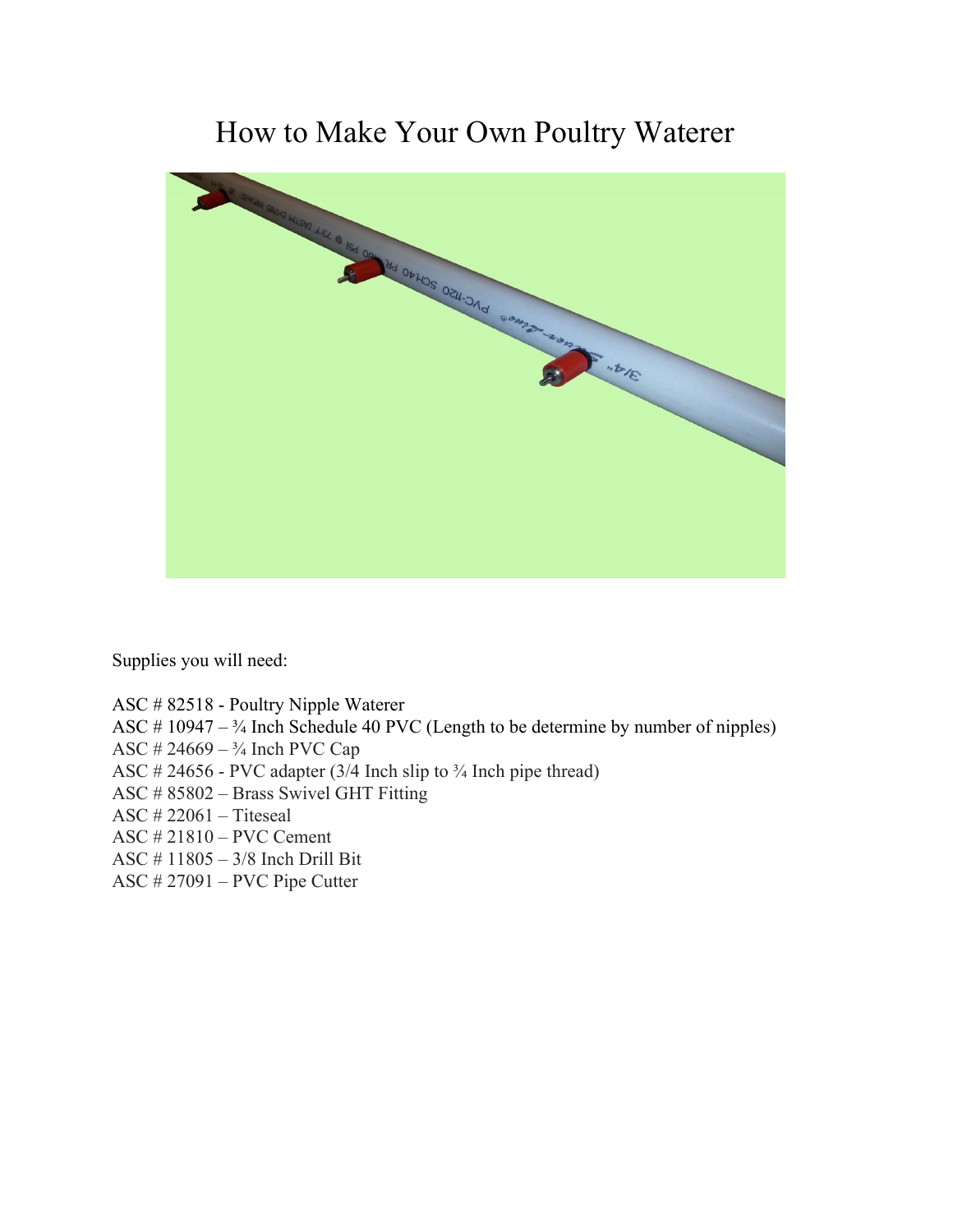## **Instructions**

Step 1 – Determine the number of poultry waterers you would like to install. For us, we used 7 nipple waters. Each nipple waterer was spaced 6 inches apart for ease of access for each chicken. There was also 6 additional inches of pipe on each end of the waterer for mounting and connections. The total length of the PVC pipe that we used was 48 inches or 4 ft. You can customize your watering system to fit your poultry needs.

Step 2 – Using a 3/8 inch drill bit, drill holes in the PVC pipe. Again, we chose to space our nipple waterers 6 inches apart.



Step 3 – Insert the rubber grommets from the nipple waterers in each hole.

Step 4 – Insert the chicken nipples into the holes with the preset grommets. We used a small socket to help us insert the nipples without hurting our hands or damaging the waterer.

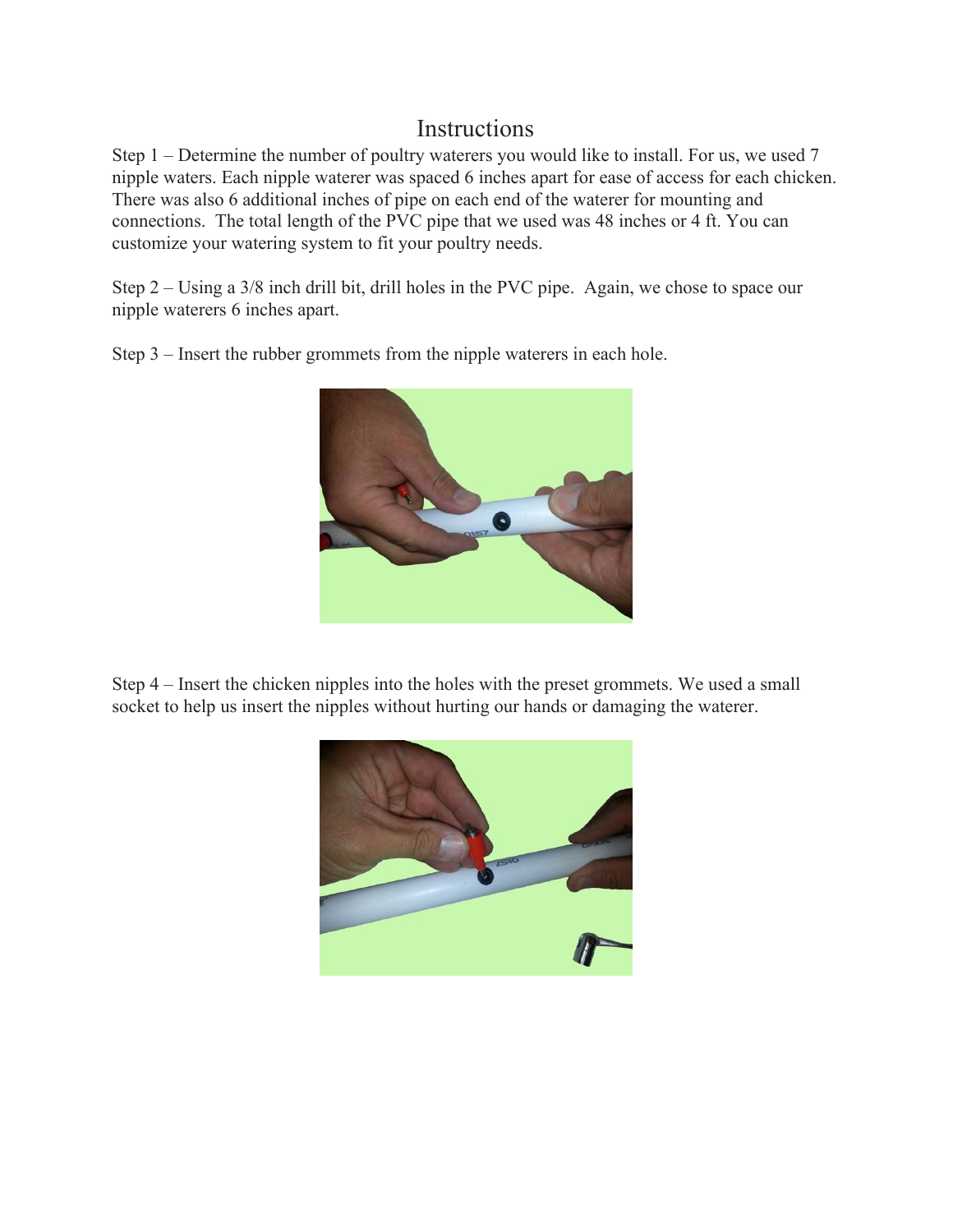

Step 5 – Using PVC cement, glue the  $\frac{3}{4}$  inch end cap and the  $\frac{3}{4}$  inch PVC adaptor on opposite ends.

Step –  $6$  – Connect the brass swivel GFT fitting onto the  $\frac{3}{4}$  inch pipe thread. This is the adaptor you need to connect your waterer to a hose or other watering source. For a tighter seal, we used a bit of Titeseal to form a better waterproof seal.